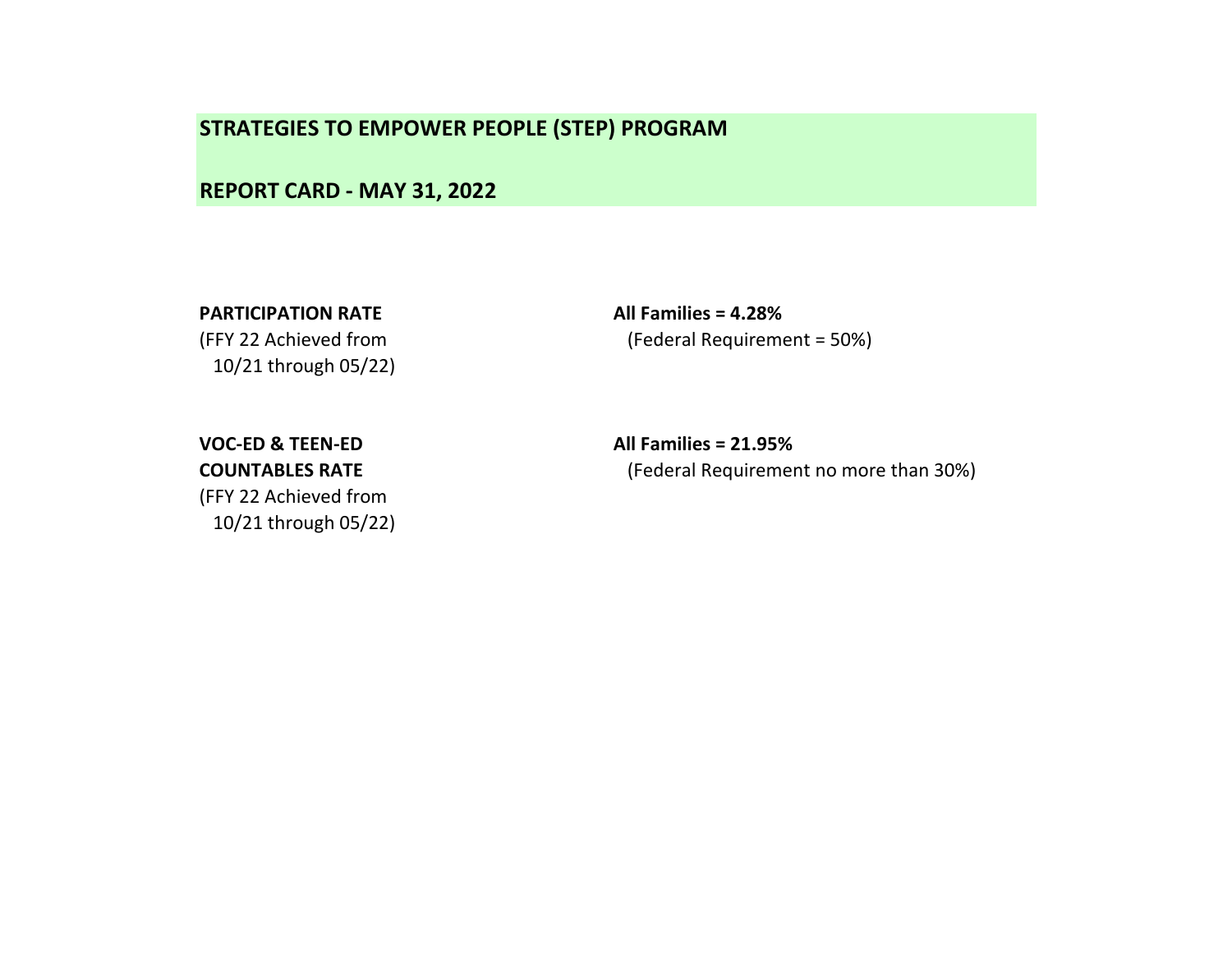REPORT CARD - APRIL 30, 2022

PARTICIPATION RATE All Families = 4.33%

10/21 through 4/22)

(FFY 22 Achieved from (Federal Requirement = 50%)

(FFY 22 Achieved from

10/21 through 04/22)

VOC-ED & TEEN-ED All Families = 21.60% COUNTABLES RATE (Federal Requirement no more than 30%)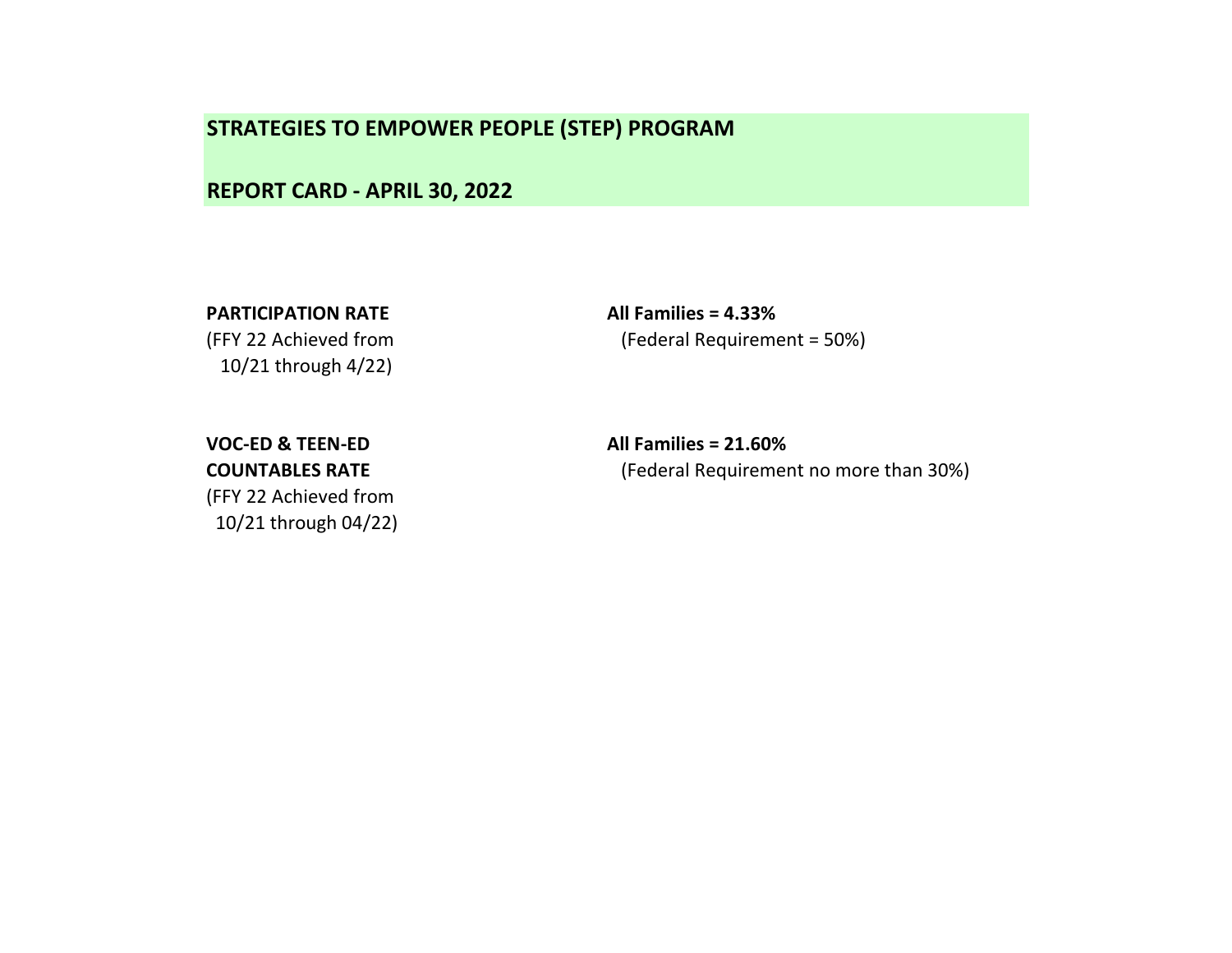REPORT CARD - MARCH 31, 2022

10/21 through 3/22)

PARTICIPATION RATE All Families = 4.36% (FFY 22 Achieved from (Federal Requirement = 50%)

(FFY 22 Achieved from 10/21 through 3/22)

VOC-ED & TEEN-ED All Families = 20.20% COUNTABLES RATE (Federal Requirement no more than 30%)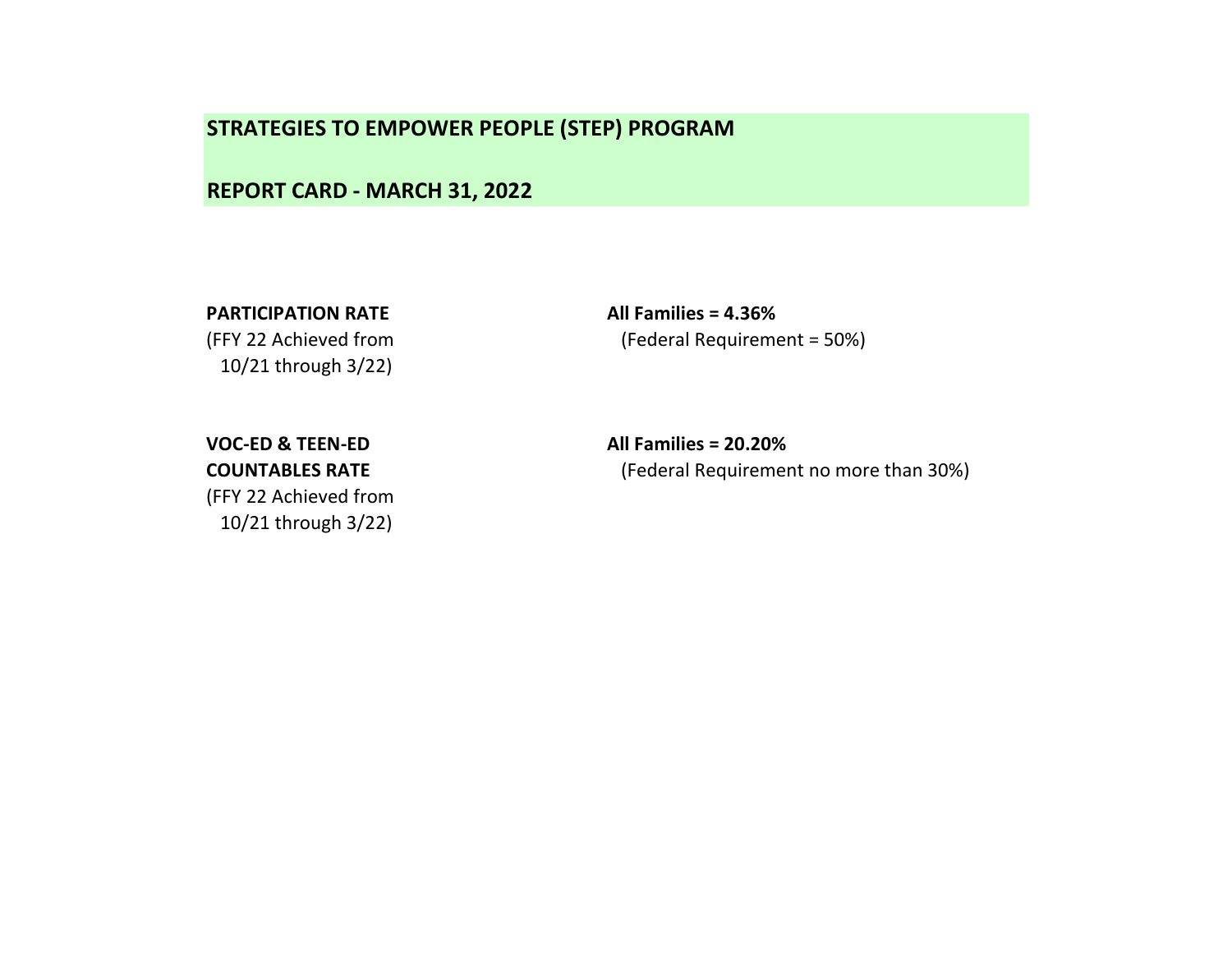REPORT CARD - FEBRUARY 28, 2022

10/21 through 2/22)

PARTICIPATION RATE All Families = 4.15% (FFY 22 Achieved from (Federal Requirement = 50%)

(FFY 22 Achieved from 10/21 through 2/22)

VOC-ED & TEEN-ED All Families = 18.63% COUNTABLES RATE (Federal Requirement no more than 30%)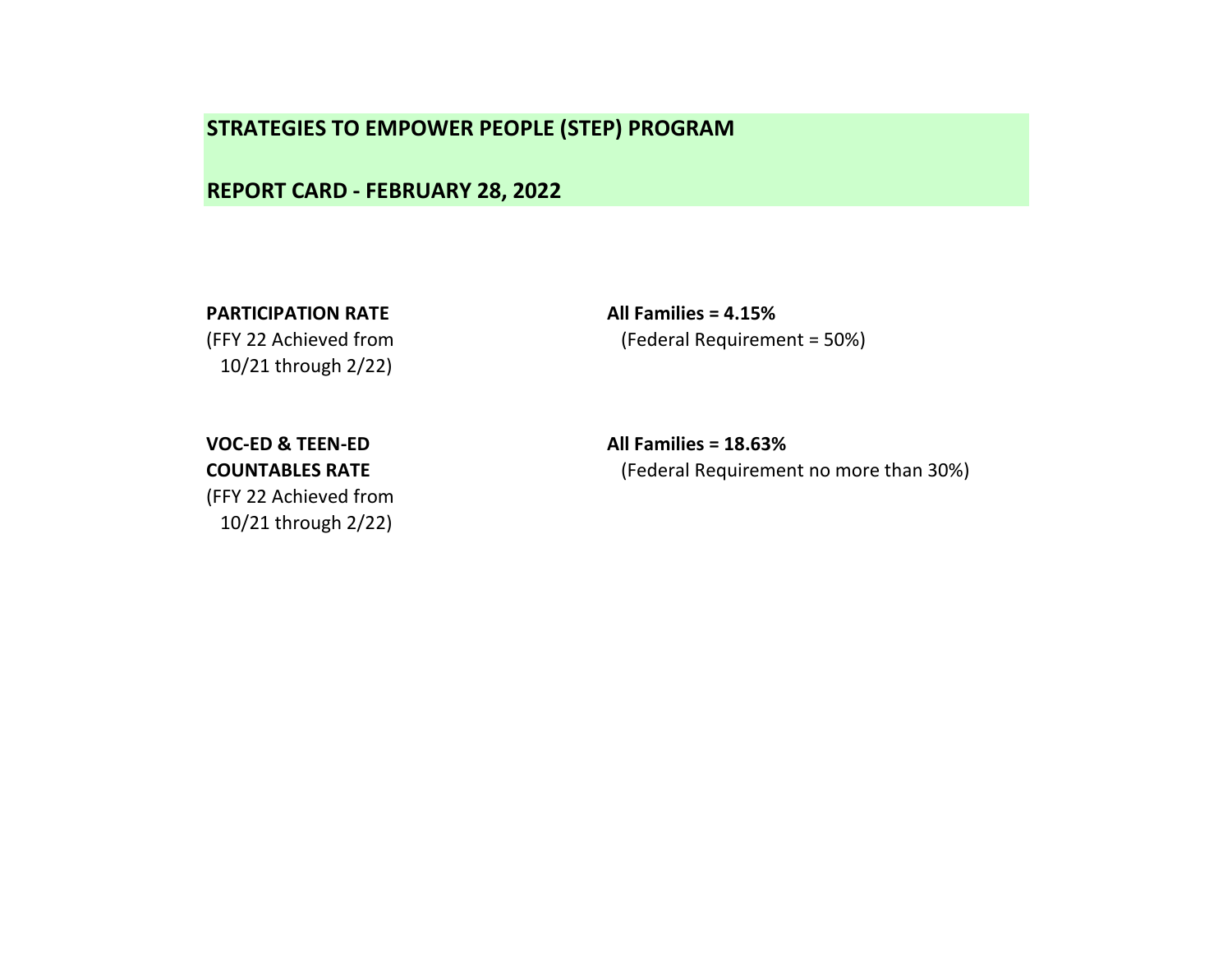REPORT CARD - JANUARY 31, 2022

10/21 through 1/22)

PARTICIPATION RATE All Families = 4.03% (FFY 22 Achieved from (Federal Requirement = 50%)

VOC-ED & TEEN-ED All Families = 19.64% (FFY 22 Achieved from 10/21 through 1/22)

COUNTABLES RATE (Federal Requirement no more than 30%)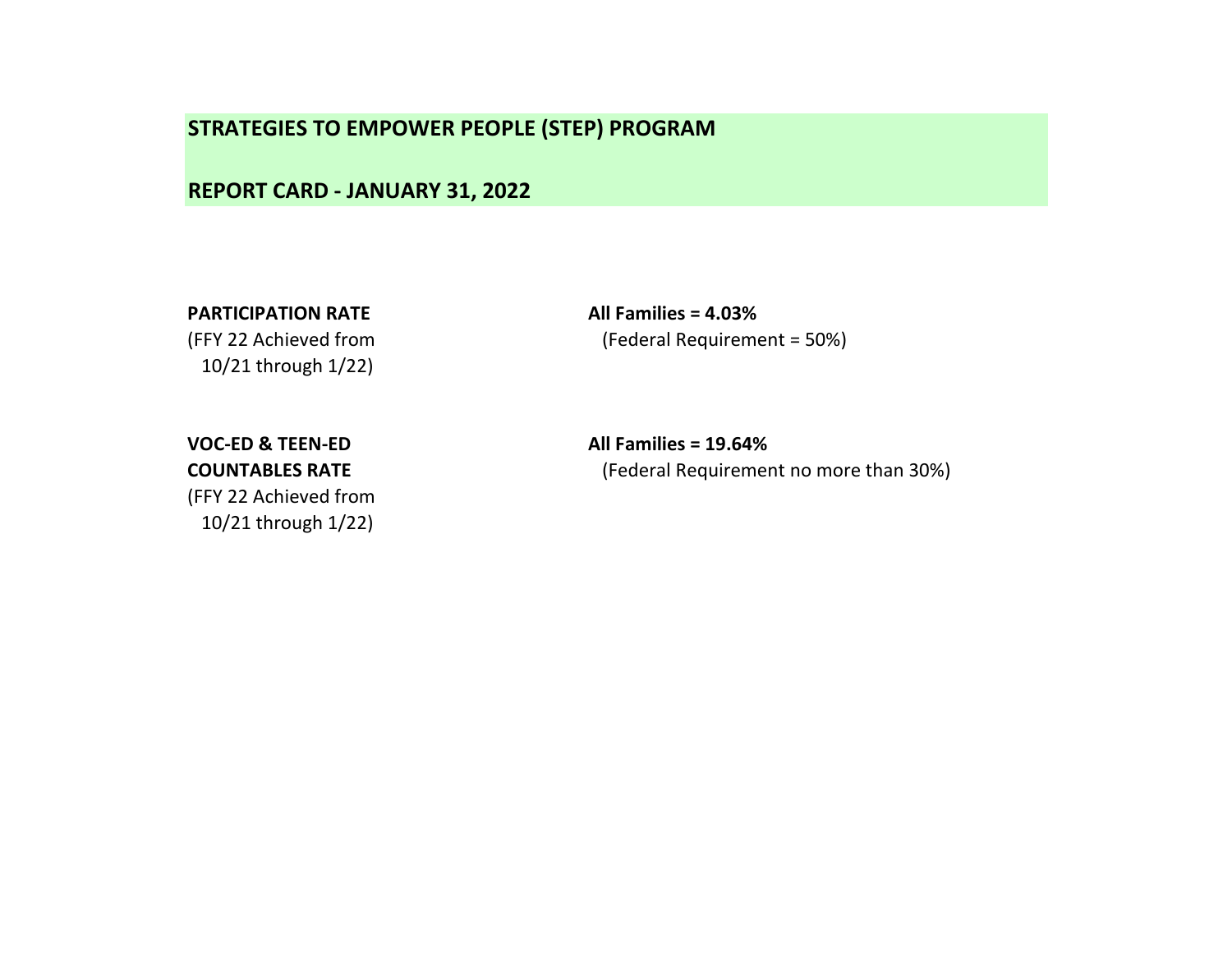REPORT CARD - DECEMBER 31, 2021

10/21 through 12/21)

PARTICIPATION RATE All Families = 3.57% (FFY 22 Achieved from (Federal Requirement = 50%)

(FFY 22 Achieved from

10/21 through 12/21)

VOC-ED & TEEN-ED All Families = 21.53% COUNTABLES RATE (Federal Requirement no more than 30%)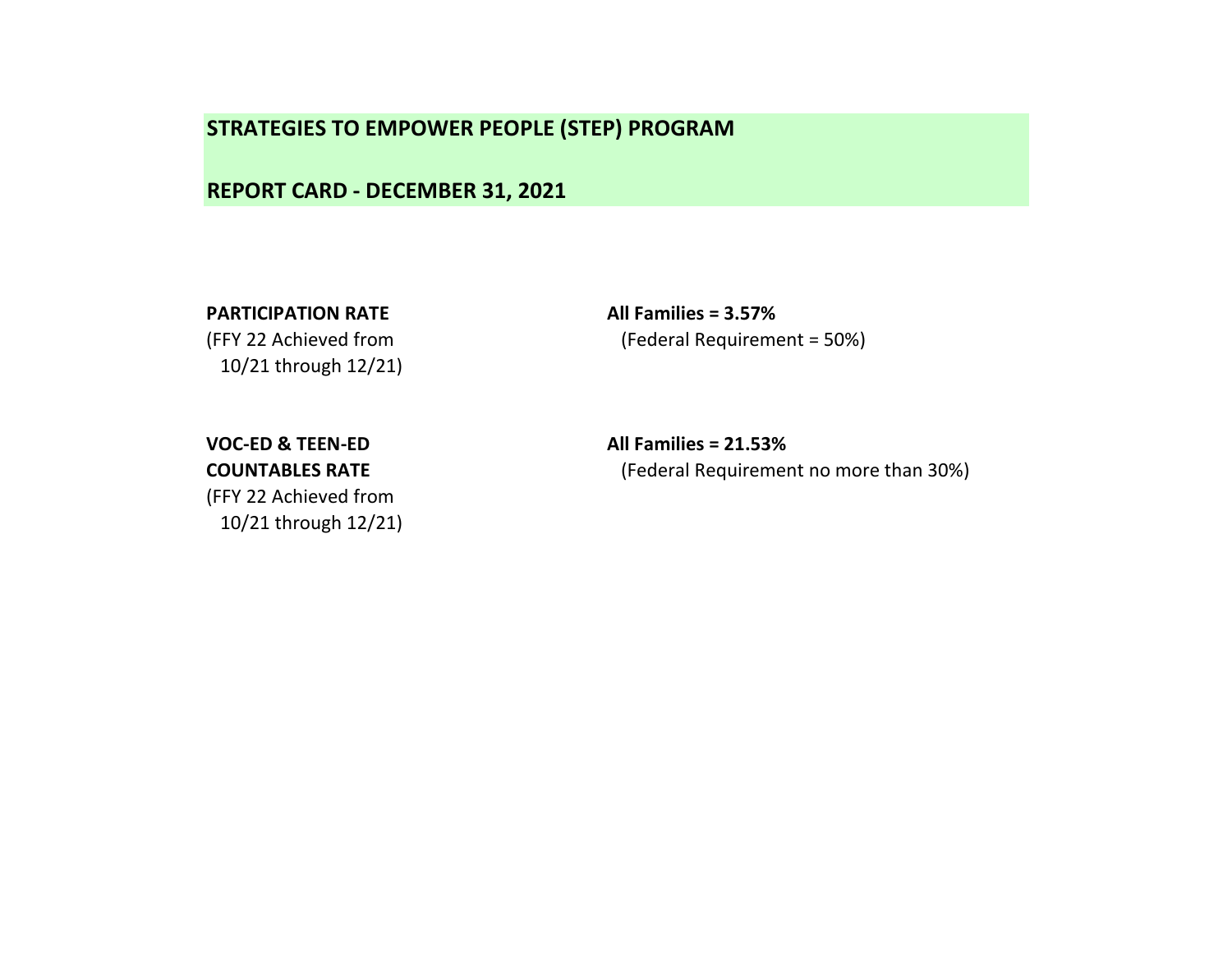REPORT CARD - NOVEMBER 30, 2021

10/21 through 11/21)

PARTICIPATION RATE All Families = 3.86% (FFY 22 Achieved from (Federal Requirement = 50%)

(FFY 22 Achieved from

10/21 through 11/21)

VOC-ED & TEEN-ED All Families = 23.20% COUNTABLES RATE (Federal Requirement no more than 30%)